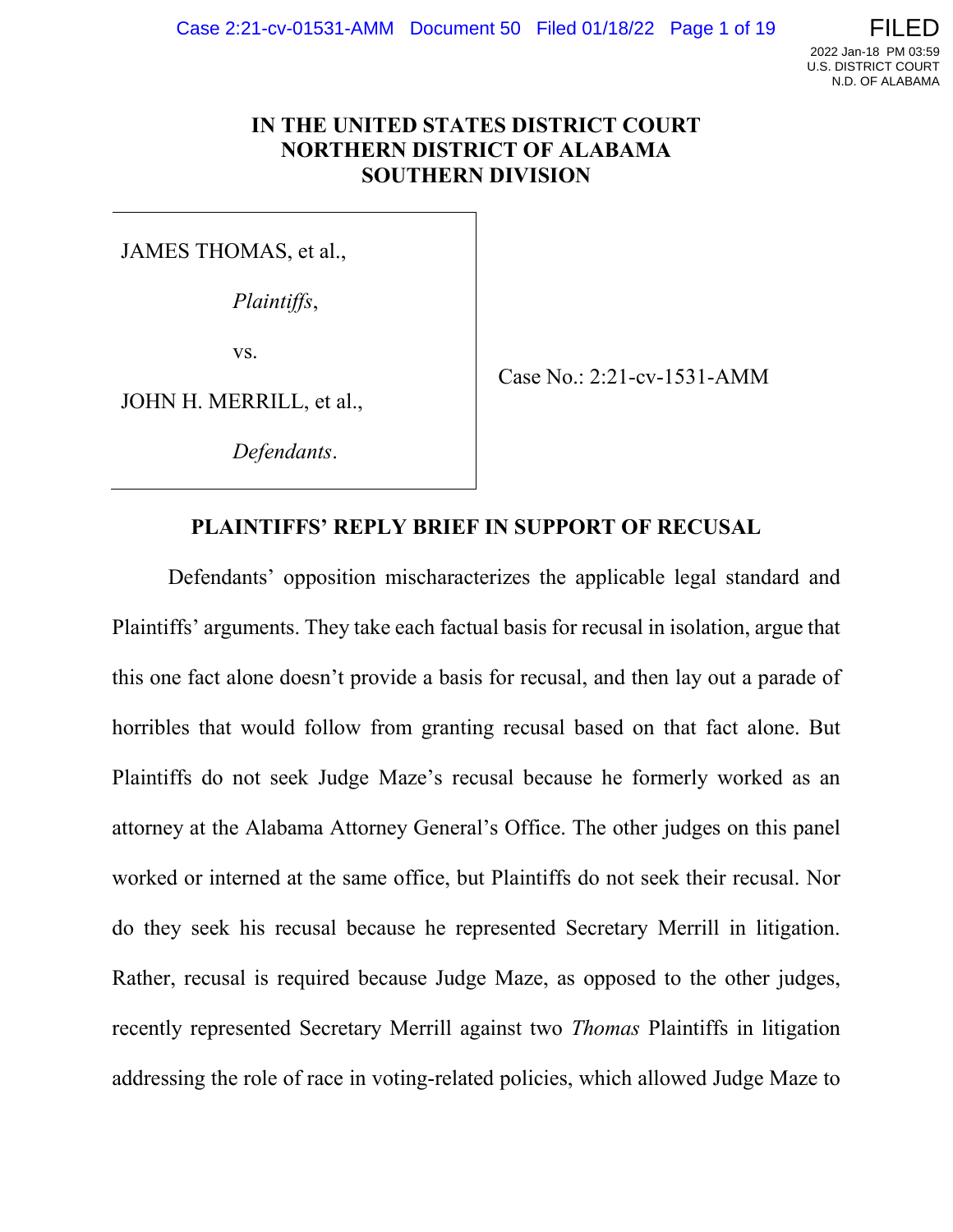#### Case 2:21-cv-01531-AMM Document 50 Filed 01/18/22 Page 2 of 19

gain knowledge of material evidentiary facts likely to be at issue in this case. Defendants never rebut that these circumstances create a basis for recusal.

Defendants also criticize Plaintiffs for failing to identify specific evidentiary facts likely to be disputed in this case that arise from *Greater Birmingham Ministries v. Merrill*, 284 F. Supp. 3d 1253 (N.D. Ala. 2018), *aff'd sub nom. Greater Birmingham Ministries v. Sec'y of State for State of Ala.*, 992 F.3d 1299 (11th Cir. 2021), outside of associational standing, which Defendants never pledge not to contest. Plaintiffs did identify specific facts and testimony but did not recount each possible piece of overlapping evidence because those facts are too myriad to spell out here. Nonetheless, Plaintiffs have identified examples such as testimony about the 2011 redistricting process, voter turnout, and racially polarized voting that arose in *GBM*. These same issues will likely prove relevant here given the State's primary defense in a related action that it drew the 2021 challenged districts to preserve the core of 2011 districts and because of the relevance of racially polarized voting to the racial gerrymandering inquiry.

Recusal is further required because these facts, along with Judge Maze's work with Dr. M.V. Hood III as an expert—who will be an important witness in this case—*together*, create the appearance of partiality to reasonable lay observers. Chief Justice Roberts recently explained that for the federal judiciary, "public trust is essential, not incidental, to [its] function," encouraging judges to be "scrupulously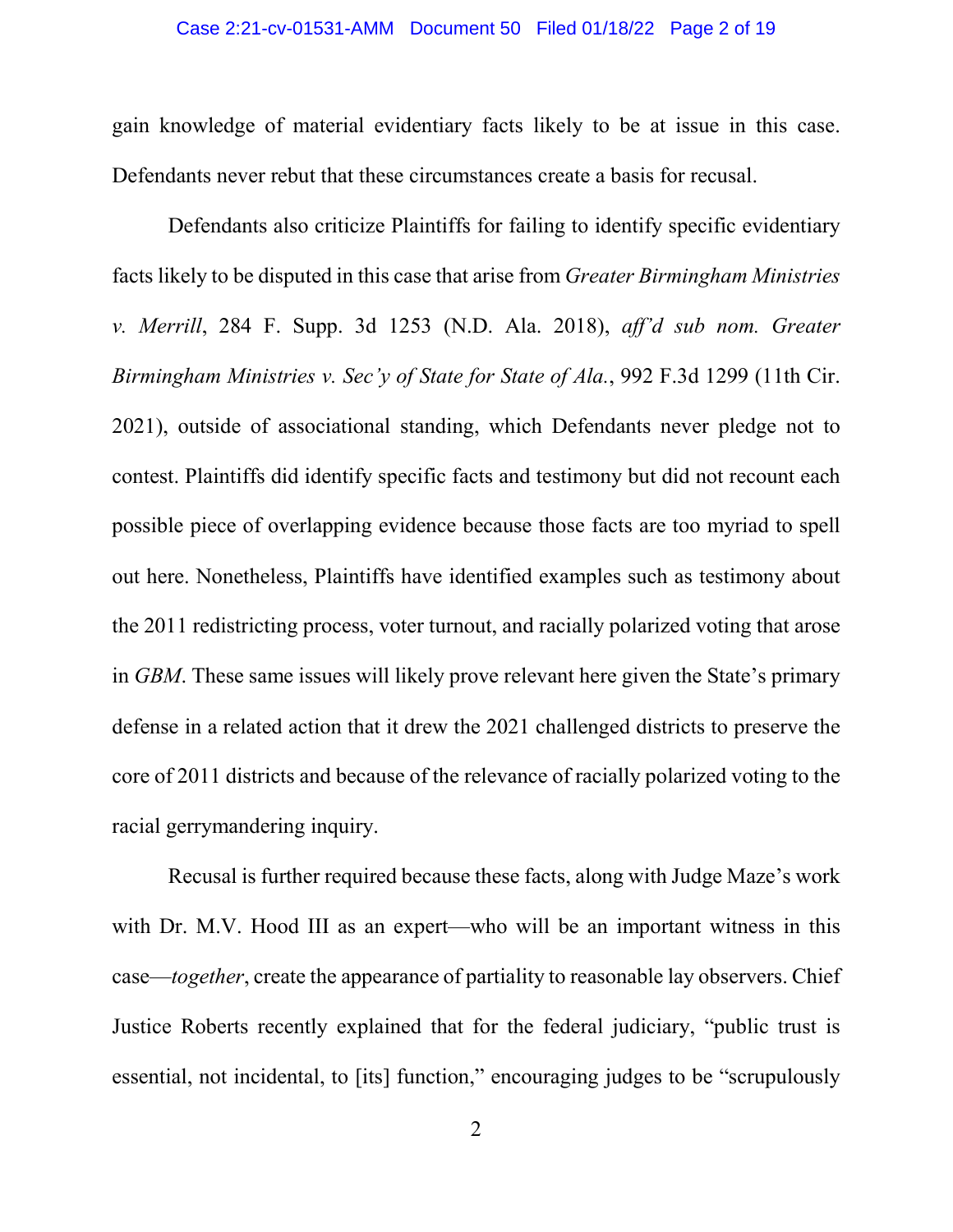attentive to both the letter and the spirit" of recusal rules. Chief Justice Roberts, 2021

Year-End Report on the Federal Judiciary at 3, [https://www.supremecourt.gov/publicinfo/year-end/2021year-endreport.pdf.](https://www.supremecourt.gov/publicinfo/year-end/2021year-endreport.pdf) Under these circumstances, Judge Maze's extensive involvement in *GBM* threatens to undermine this important public trust.

## **ARGUMENT**

# **I. Defendants Fail to Rebut Plaintiffs' Showing that Judge Maze Has Extrajudicial Knowledge of Material Evidentiary Facts, Requiring His Recusal.**

Apart from their strategy of ignoring the whole mosaic of facts that require recusal,<sup>[1](#page-2-0)</sup> Defendants mischaracterize Plaintiffs' arguments against recusal due to Judge Maze's knowledge of disputed material facts under 28 U.S.C. § 455(b)(1) in two ways. First, they misread the import of the facts that required recusal in *United States v. State of Alabama*, 828 F.2d 1532 (11th Cir. 1987), and *Murray v. Scott*, 253 F.3d 1308 (11th Cir. 2001), and similarly require recusal here. Second, they disingenuously criticize Plaintiffs for lack of specificity in defining each material fact, while refusing to commit not to challenge Plaintiffs' associational standing.

 $\overline{\phantom{a}}$ 

<span id="page-2-0"></span><sup>&</sup>lt;sup>1</sup> One such argument offered by Defendants is that Justices Marshall and Ginsburg "were not required to recuse from pivotal Supreme Court cases involving the VRA or Equal Protection Clause." Defs.' Opp. 24. Beyond misstating Plaintiffs' argument, they also miss that, for decades after joining the Court, Justice Marshall did in fact recuse from multiple cases involving his former law firm, the NAACP Legal Defense Fund, relating to voting rights and other issues. *See, e.g., Missouri v. Jenkins*, 491 U.S. 274 (1989); *Cornelius v. NAACP Legal Defense & Educ. Fund, Inc.*, 473 U.S. 788 (1985); *NAACP v. Claiborne Hardware Co.*, 458 U.S. 886 (1982); *United Jewish Orgs. v. Carey*, 430 U.S. 144 (1977); *NAACP v. New York*, 413 U.S. 345 (1973).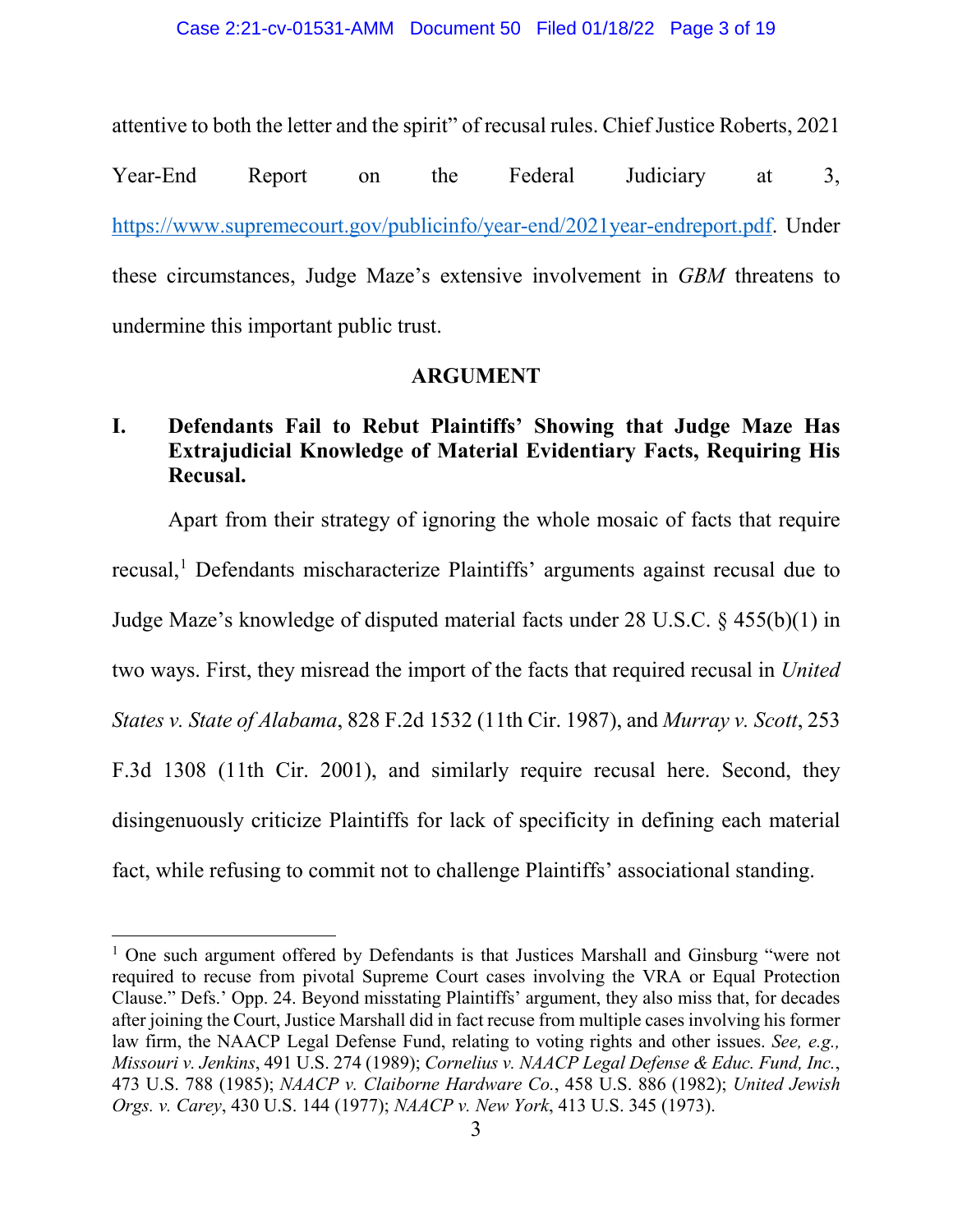As to *State of Alabama*, 828 F.2d 1532, Defendants contend that Judge Clemon's recusal was required because "[a]s an attorney, [he] represented black high school principals who alleged that discrimination occurred in Alabama high schools; as a judge, he had to evaluate disputed evidence about 'whether black high school principals suffered racial discrimination.'" Defs.' Opp. 14–15. The latter statement is incorrect. The case in which Judge Clemon presided did not concern Black high school principals but rather involved racial discrimination in Alabama's college system. *State of Alabama*, 828 F.2d at 1534. In that case, the disputed evidence arose in the context of a relevancy objection to a study that described discrimination against Black high school principals. *Id.* at 1545. Yet Judge Clemon was not called upon to determine the truth of those allegations. *Id.* Instead, Judge Clemon determined only whether, assuming the plaintiffs proved such discrimination existed, it was relevant to the issues at hand. Nonetheless, the Eleventh Circuit held that Judge Clemon was required to recuse. Thus, even when the facts Judge Clemon learned arose solely in the context of a relevance objection, the appellate court deemed them sufficiently material to require recusal.

Similarly, Defendants seek to distinguish *Murray* by contending that Judge De Ment had personal knowledge of a specific disputed evidentiary fact. Defs.' Opp. 14. But that also misstates the facts there. The case in which Judge De Ment had served as counsel occurred *over thirty years* prior and Judge De Ment could not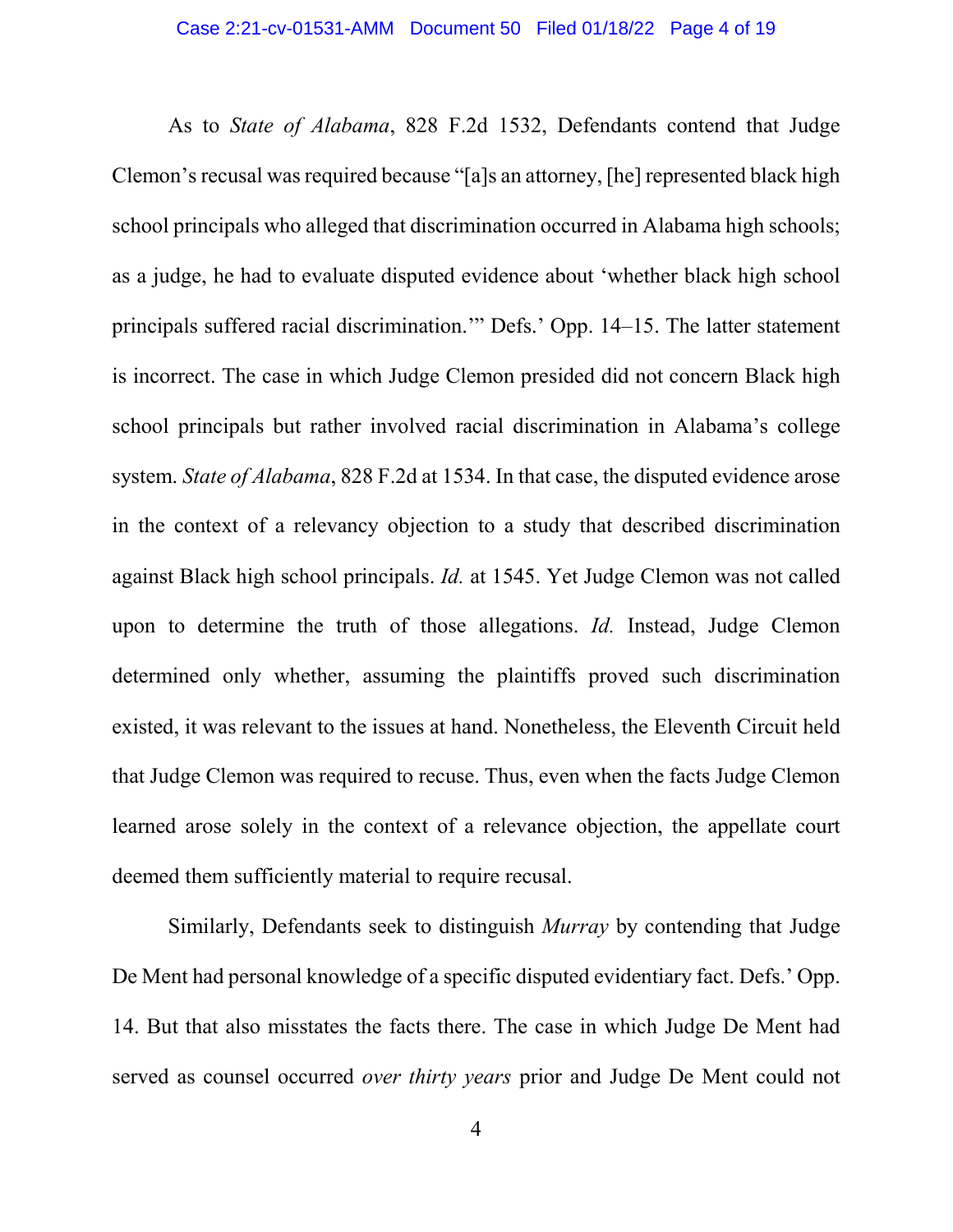### Case 2:21-cv-01531-AMM Document 50 Filed 01/18/22 Page 5 of 19

"recall the specific facts about his involvement" in the 1970 litigation. 253 F.3d at 1313. Nonetheless, the Eleventh Circuit held it was proper to presume Judge De Ment's knowledge of disputed evidentiary facts that "may potentially become an issue in the present litigation," requiring recusal. *Id.* Thus, under *Murray*, recusal under Section (b)(1) does not require a judge to recall specific facts from prior litigation, nor does it require a certainty that the issue will rearise. Rather, Section (b)(1) requires recusal even where the judge would have known evidentiary facts at one time and there is a possibility that the issue may arise in the present litigation.

As to the second issue, Defendants contend that Plaintiffs have not sufficiently alleged why Plaintiff organizations' associational standing is likely to arise in this matter and whether Judge Maze had sufficient knowledge of particular evidentiary facts to matter. Yet Defendants notably do not disclaim any intent to challenge Plaintiffs' associational standing, but rather vaguely assert that the issue is "unlikely to be a contested fact issue in this case." Defs.' Opp. 12. And the Court can, of course, raise the issue of standing *sua sponte*. *See, e.g.*, *GBM*, 992 F. 3d at 1316.

Defendants also fail to rebut the fact that Judge Maze possesses a depth of specific knowledge about issues relating to the organizations' membership and other issues relating to associational standing that he would not have but-for his role in *GBM*. Not only was Judge Maze counsel in that case, he deposed the President of the Alabama NAACP *twice*, and in doing so elicited testimony about the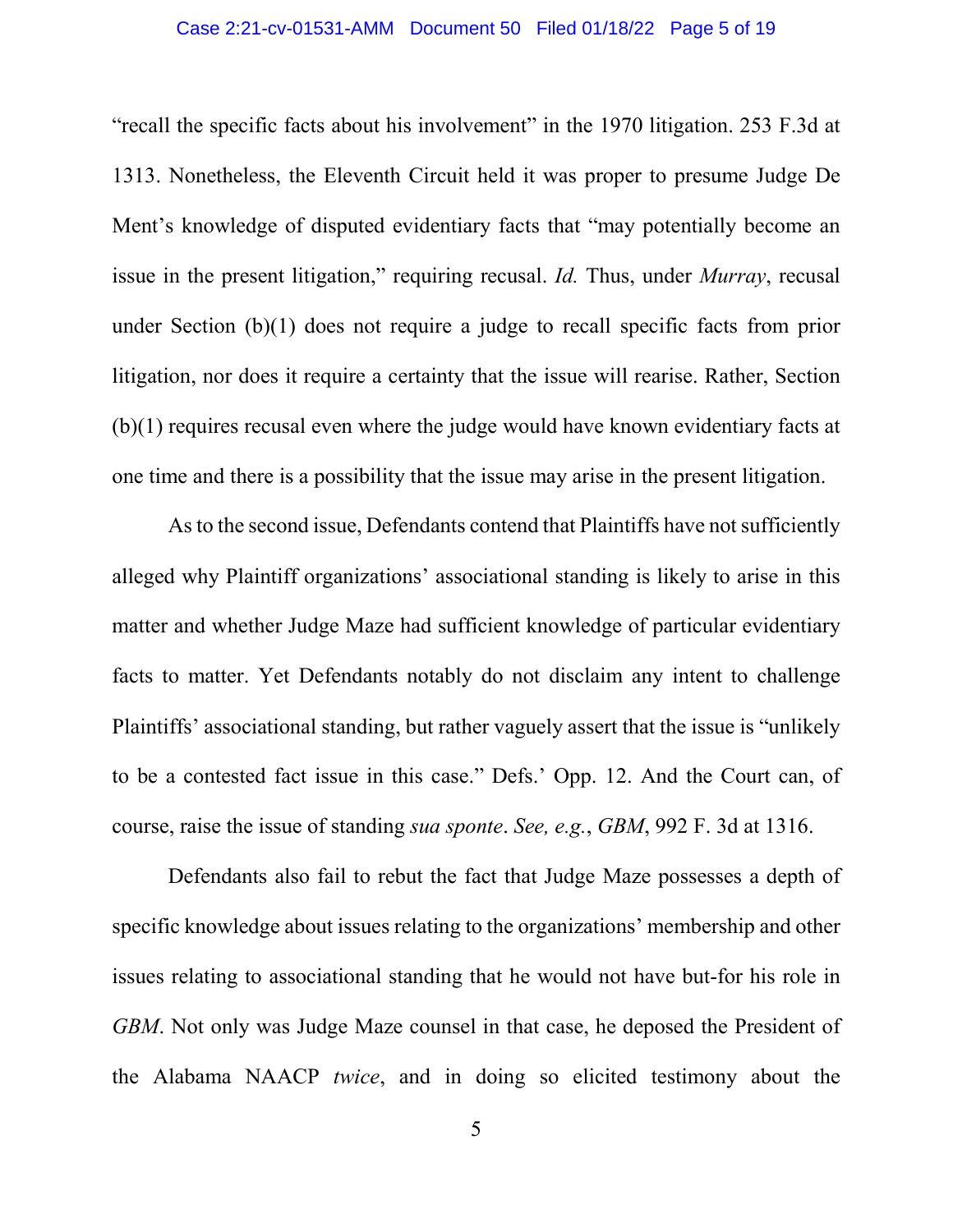organization's membership and financials. *See* ECF No. 40-3 at 10–25, 30–32, 44– 47; ECF No. 40-4 at 94–101, 127–28. It is hard to see how this knowledge of facts relating to a party's standing, which can always arise and consistently does in votingrights' disputes, lacks materiality to the instant dispute. Indeed, the Eleventh Circuit found recusal required based on Judge Clemon's knowledge of a fact that he had to evaluate only for relevancy purposes, *State of Alabama*, 828 F.2d at 1545, and the possibility that Judge De Ment might remember a fact he learned thirty years prior that he attested he did not, *Murray*, 253 F.3d at 1313.

Defendants also fail to contend with the numerous facts beyond standing about which Judge Maze has knowledge and which are likely to arise again. For example, as to the role of race in enacting voting-related policies in the last decade in Alabama, this panel will need to evaluate whether all or some of the districts use race in a predominant manner to separate voters across districts. *See Shaw v. Reno*, 509 U.S. 630, 658 (1993). In related litigation concerning congressional districting in the 2021 cycle, Defendants have argued that the current districts preserve the cores of districts enacted in 2011. *See, e.g.*, Defs.' Proposed Findings of Fact & Conclusions of Law at 13, *Milligan v. Merrill*, No. 2:21-cv-01530-AMM, ECF No. 102 (N.D. Ala. Jan. 14, 2022). They are likely to make the same argument here. Because the Supreme Court has recognized that redrawn districts that "retain the core shape" of previously drawn districts may continue to bear the hallmarks of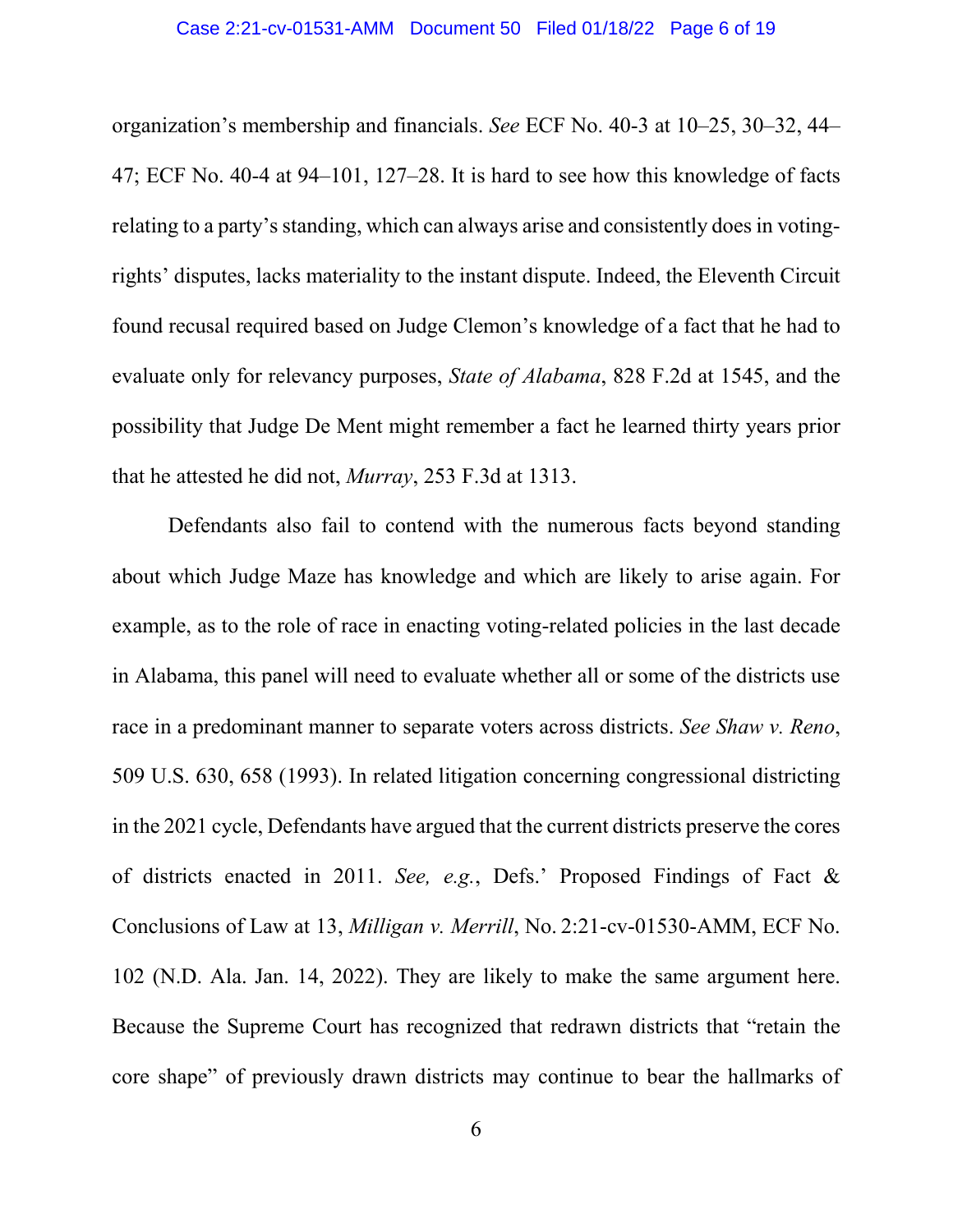#### Case 2:21-cv-01531-AMM Document 50 Filed 01/18/22 Page 7 of 19

racial predominance, *North Carolina v. Covington*, 138 S. Ct. 2548, 2551–53 (2018), extrajudicial knowledge about facts underlying these previous districts will likely become materially relevant here.

While *GBM* did not primarily concern redistricting, the issue of the 2011 maps arose several times over the course of the proceedings because it was relevant to discriminatory intent and to the Senate Factors courts evaluate under Section 2 of the Voting Rights Act. Defendants elicited extensive testimony, for example, from Scott Douglas of Greater Birmingham Ministries as to the State's redistricting process, ECF No. 40-5 at 70–77, including about specific state legislative districts such as Senate District 33 that is challenged here, *id.* at 71. He also answered questions about whether it was "true that some places, if you draw a district, it's just going to be 65 or 70 percent African-American," *id.* at 75, and whether the legislature was "intentionally violating the law when they did a redistricting plan, or were they mistaken about what the [VRA] required," *id.* at 76. These issues will almost certainly arise in this case, especially given the State's defenses. [2](#page-6-0) Judge Maze's knowledge of facts concerning these disputes from prior litigation in which he represented the Secretary have material relevance to this case.

l

<span id="page-6-0"></span><sup>&</sup>lt;sup>2</sup> Plaintiffs are also strongly considering amending their complaint to assert claims of vote dilution under Section 2 of the Voting Rights Act and intentional discrimination under the Fourteenth Amendment. If they do so, these issues will become even more front and center in the litigation.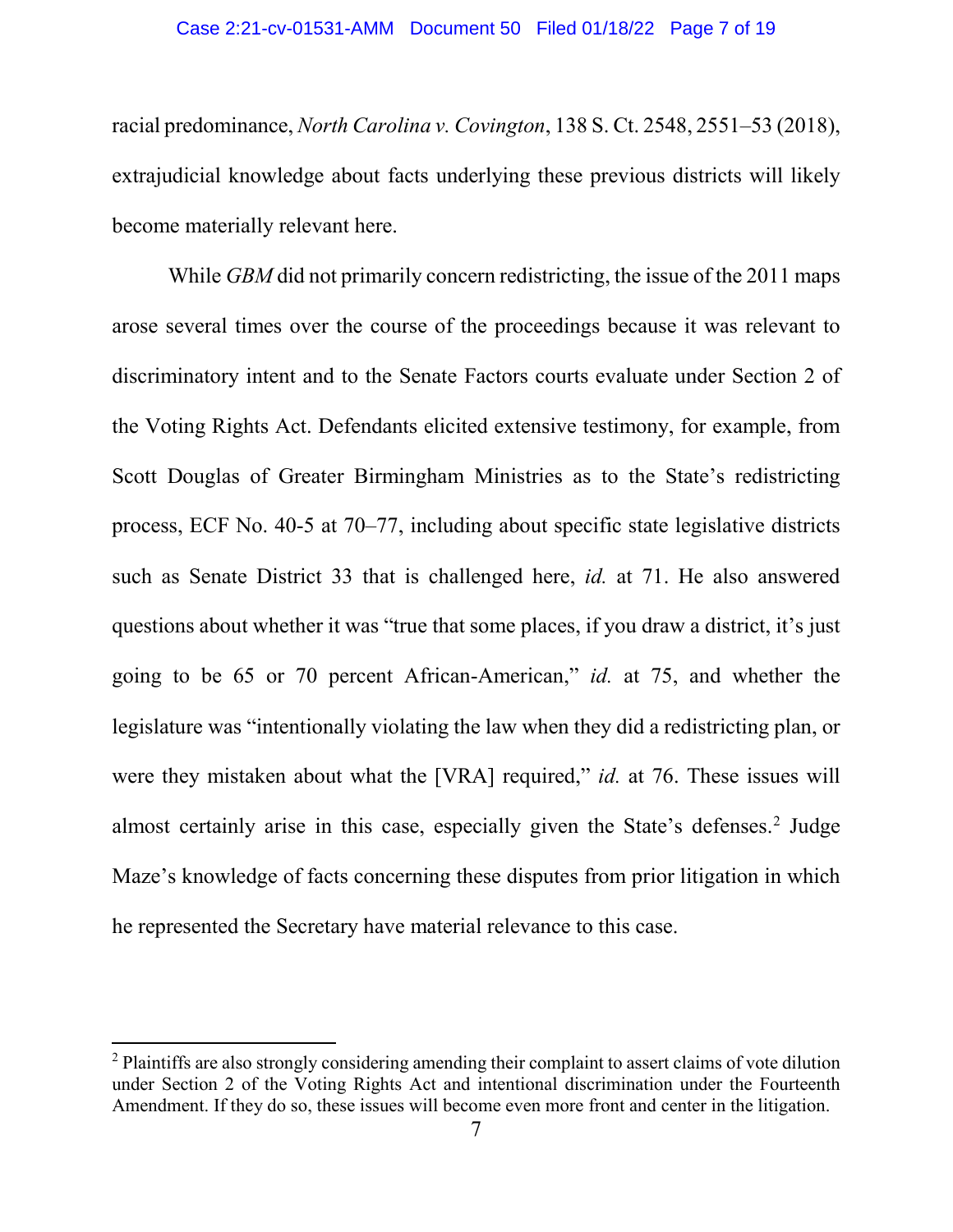Defendants also neglect to address the reports and testimony by Dr. Kousser, who Judge Maze deposed, about racially polarized voting, ECF No. 40-7, and from Dr. Hanjal about county-level voting turnout as linked to racial demographics. ECF No. 40-6 at 21–25, 37–39. If Plaintiffs prove that Defendants drew the lines of the challenged districts using race as the predominant factor, Defendants will need to argue that they were narrowly tailored to comply with the Voting Rights Act and thus survive strict scrutiny. *Cooper v. Harris*, 137 S. Ct. 1455, 1464 (2017). This will depend on showing a "pre-enactment analysis with justifiable conclusions" of what the VRA demands. *Abbott v. Perez*, 138 S. Ct. 2305, 2335 (2018). This analysis for the 2021 cycle was conducted by Dr. Hood, also a defense expert in *GBM*, and relates to what levels of Black Voting Age Population are necessary for Black voters to elect candidates of choice. The facts testified to by Dr. Kousser and Dr. Hanjal have direct relevance to this inquiry, as differing levels of racial polarization and Black turnout by county affect what percentage of Black voters are necessary to effectively select chosen candidates. Judge Maze has direct knowledge of those facts through his role in *GBM*. This knowledge was more than was required to mandate recusal of Judge De Ment in *Murray.* 253 F.3d at 1313.

The Eleventh Circuit's decisions in *State of Alabama* and *Murray* in combination with the facts here compel Judge Maze's recusal.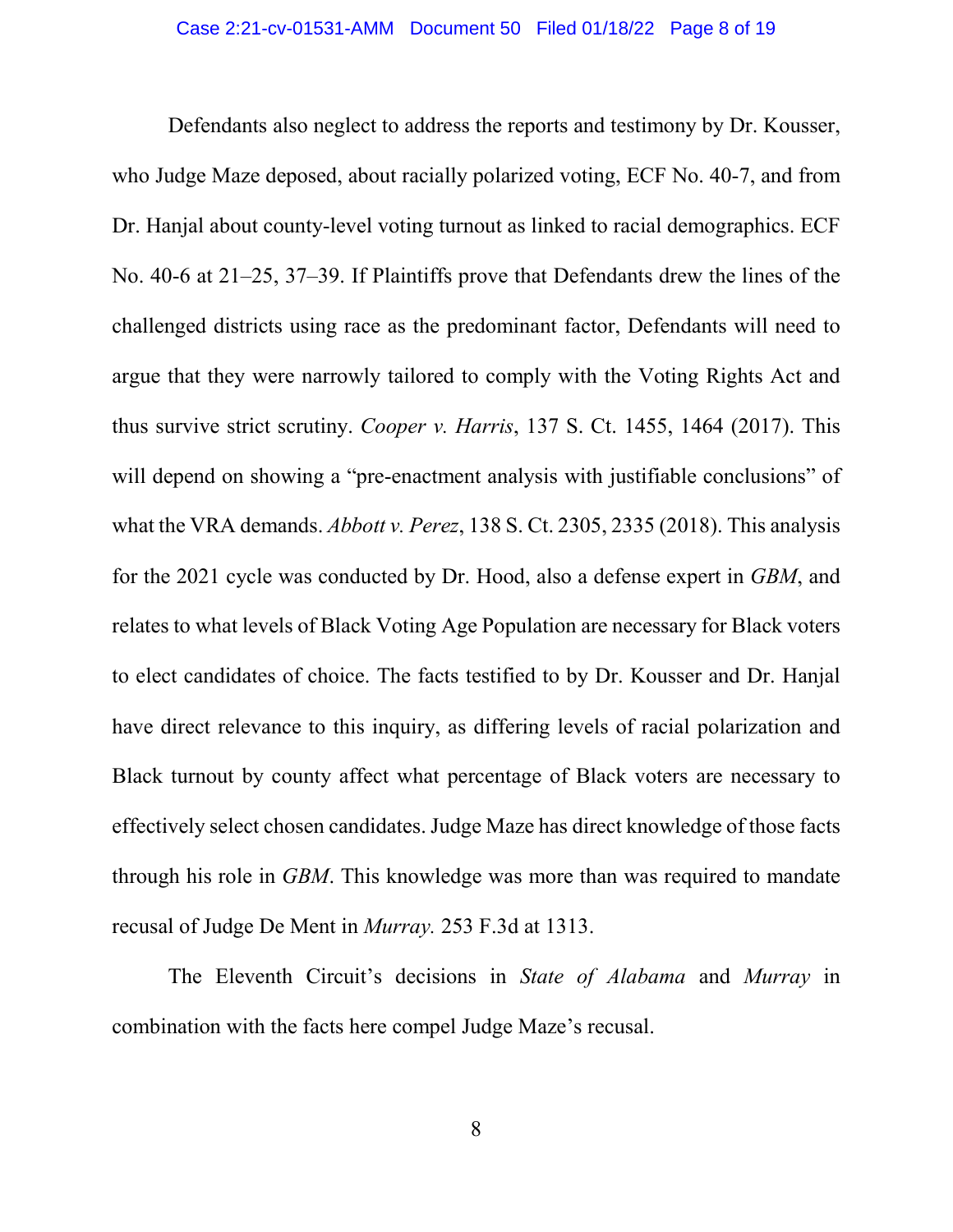# **II. Section 455(a) Applies Under These Circumstances and Warrants Recusal.**

## **A. Recusal is required when a judge's impartiality might reasonably be questioned under 455(a) even when the judge actually lacks knowledge of material, disputed facts.**

Section 455(a) requires judges to disqualify themselves "in any proceeding in which [their] impartiality might reasonably be questioned," whereas Section 455(b) provides a more specific list in which judges "shall *also* disqualify [themselves] in the following circumstances." 28 U.S.C. § 455(a), (b). Defendants distort language in *Liteky v. United States*, which merely notes that "455(a) expands the protection of § 455(b), but duplicates some of its protection as well," and "[w]ithin the area of overlap, it is unreasonable to interpret § 455(a) (unless the language *requires* it) as implicitly eliminating a limitation explicitly set forth in § 455(b)." 510 U.S. 540, 552–53 (1994). From this principle, Defendants urge that because 455(b) contains a subsection addressing former government lawyers, and Judge Maze's conflict arises from his work as such, this subsection nullifies 455(a). This reading misunderstands *Liteky* and misapplies the principles to this case.

First, Plaintiffs do not seek Judge Maze's recusal under Section 455(b)(3), which governs work as a government attorney in the same proceedings as the case at issue, but under 455(b)(1), which concerns "personal knowledge of disputed evidentiary facts concerning the proceeding." 28 U.S.C. § 455(b)(1). Thus, Defendants extend the principle they purport to apply from *Liteky* not only to nullify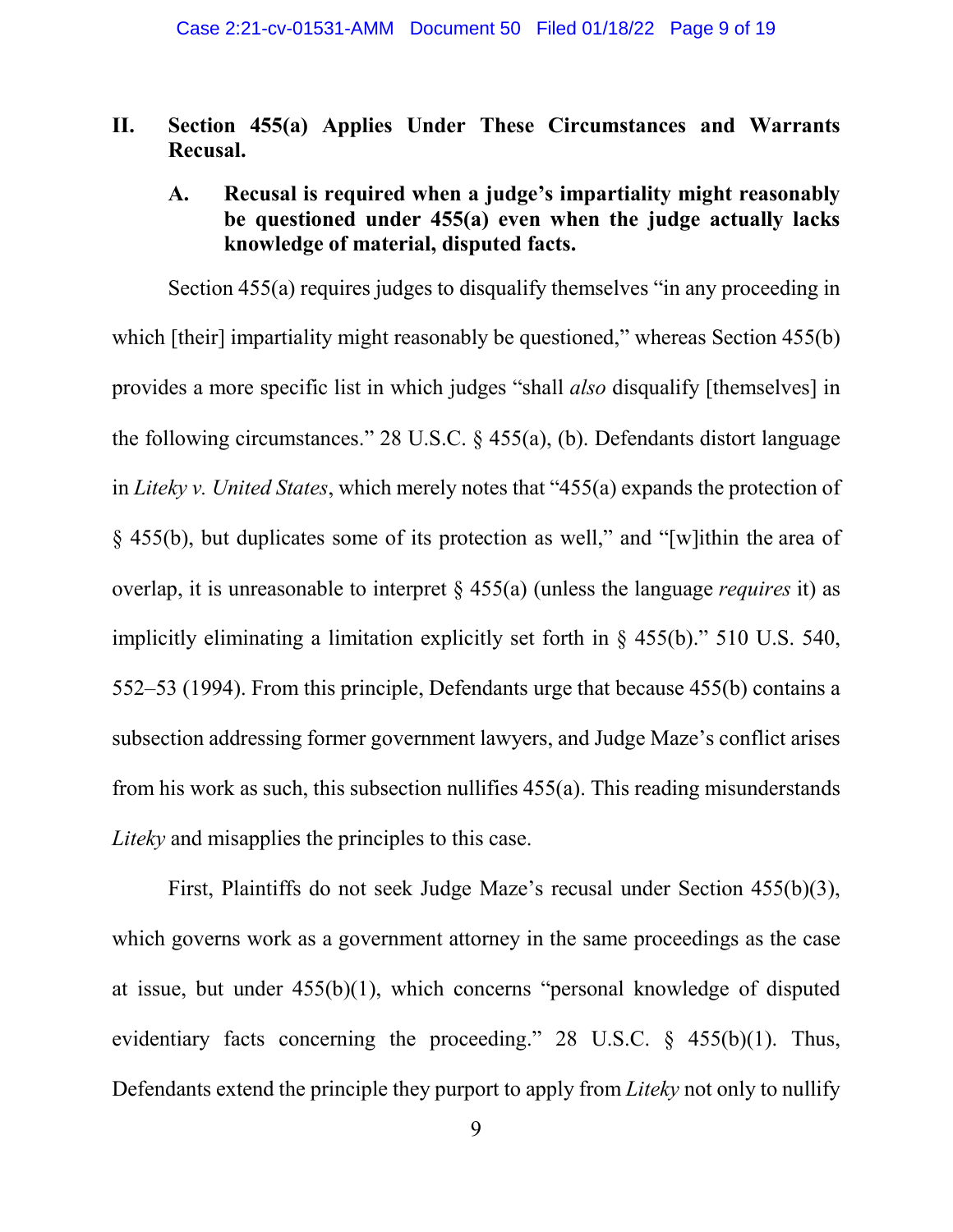455(a), but also any other subsection of 455(b). They offer no precedent or other support for this counter-textual interpretation because none exists.

Second, they ignore that the Supreme Court has held that although Section 455(a) cannot impose additional *substantive* requirements in the relevant section on 455(b), nonetheless, the "'objective appearance' principle of subsection (a) makes irrelevant the subjective limitation of  $(b)(1)$ : The judge does not have to be *subjectively* biased or prejudiced, so long as he *appears* to be so." *Liteky*, 510 U.S. at 553 n.2. Instead, *Liteky* was concerned with allowing subsection (a) to eliminate "the longstanding limitation of  $(b)(1)$ " that the standards therein do "not" consist of a disposition that fails to satisfy the 'extrajudicial source' doctrine." *Id.* Here, there is no dispute that the basis for Judge Maze's recusal all arise from the extrajudicial source of his prior work at the Alabama Attorney General's office. Moreover, *Liteky* did not overrule the Court's decision in *Liljeberg v. Health Services Acquisition Corp.*, 486 U.S. 847, 859 (1988), where it held that "Congress intended to require knowledge under subsection (b)(4) and not to require knowledge under subsection (a)."

*Baker & Hostetler LLP v. U.S. Dep't of Commerce*, 471 F.3d 1355, 1357 (D.C. Cir. 2006), which Defendants also rely upon, did not hold that subsection (b) overrides the objective requirement in subsection (a). That case also concerned the government-employment part of subsection (b), which is not at issue here. *Id*.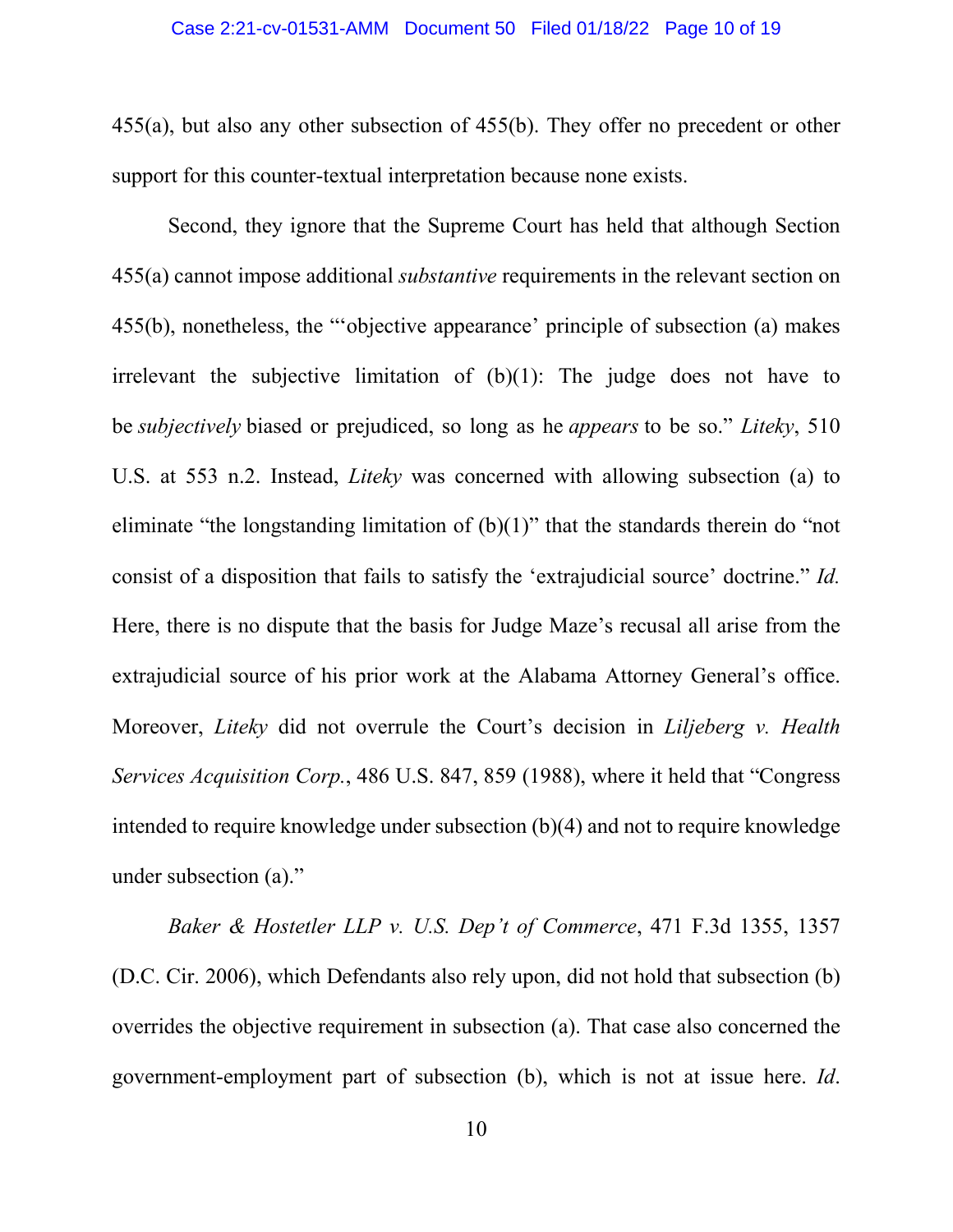#### Case 2:21-cv-01531-AMM Document 50 Filed 01/18/22 Page 11 of 19

Rather, it held that when recusal was sought under Section (b)(3), it would be rare to have other situations arise that would create an appearance of partiality outside of what that subsection contemplates.

Indeed, courts have repeatedly analyzed whether recusal is required under subsection (a) even when the issues arise primarily under subsection (b). *See, e.g.*, *United States v. DeTemple*, 162 F.3d 279, 286 (4th Cir. 1998) ("Obviously, it is possible for facts to indicate that a judge *might* be biased such that recusal is required under  $\S$  455(a) even though none of those facts indicates actual bias necessitating recusal under § 455(b)."); *United States v. Siegelman*, No. 2:05CR119-F, 2005 WL 8161266, at \*7 (M.D. Ala. Nov. 10, 2005) (citing *Liteky* but analyzing whether the conflict alleged under subsection (b) nonetheless would create an appearance of partiality under subsection (a)).

Defendants' argument would read subsection (a) and much of subsection (b) out of the recusal statute. But no court has ever adopted Defendants' reading of the recusal statute and the Supreme Court strongly counsels against "treat[ing] statutory terms as surplusage in any setting." *Duncan v. Walker*, 533 U.S. 167, 174 (2001) (cleaned up). Because Defendants have offered no basis for adopting their novel interpretation, this Court must reject it.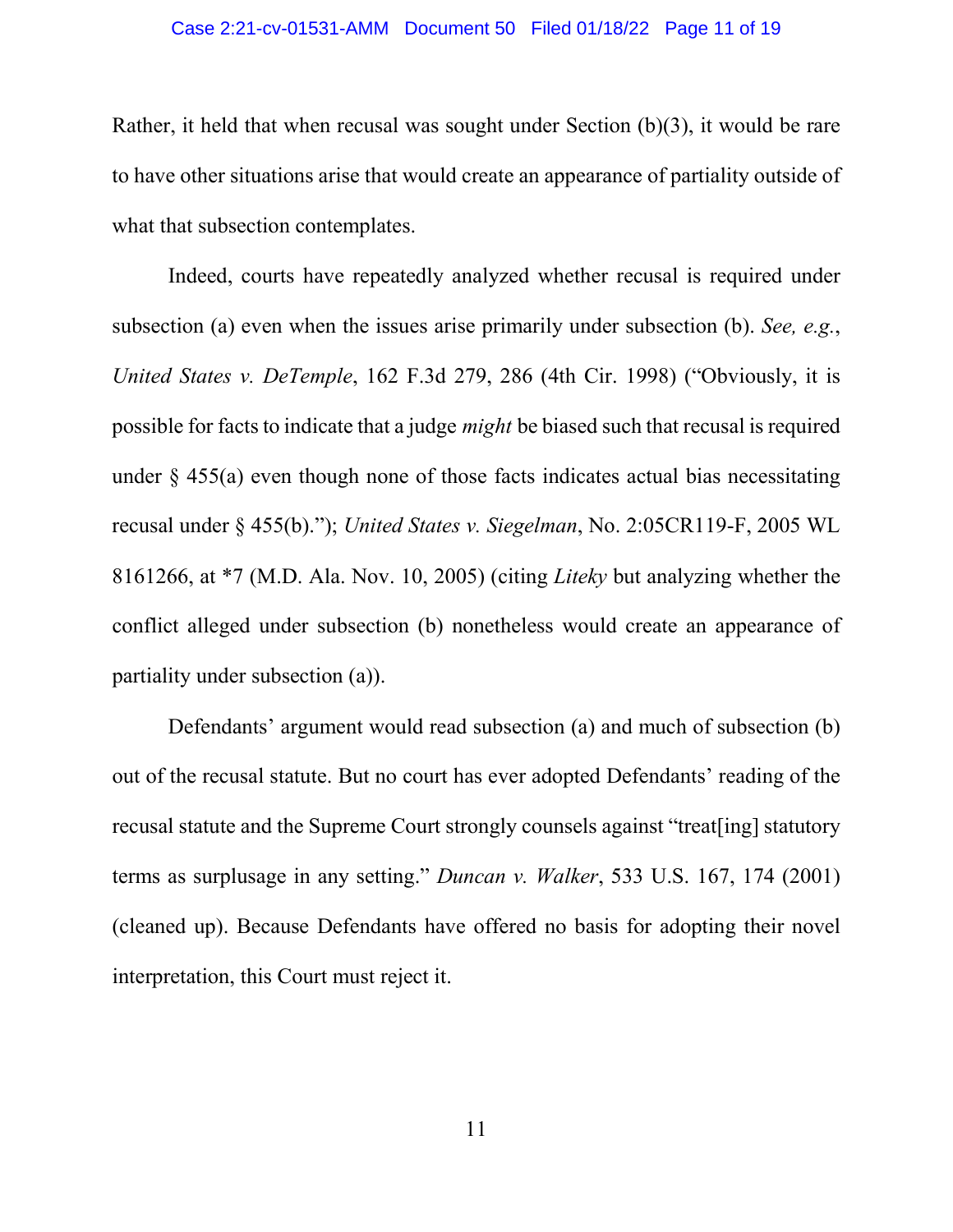## **B. Judge Maze's extensive involvement in recent litigation involving the same parties, a common key witness, and overlapping issues create a likelihood the public reasonably will perceive partiality.**

In addressing Plaintiffs' argument that the appearance of partiality requires recusal even if Judge Maze does not have subjective knowledge of material disputed facts, Defendants launch a series of scattershot arguments designed to avoid looking at all of the facts together. They also imply bad faith by the Plaintiffs and suggest negative consequences if recusal is required here. None of these volleys land.

For one, Defendants ignore the combination of facts that, together, create an appearance of partiality. Judge Maze represented the same primary defendant against two of the same plaintiffs as recently as two-and-a-half years ago in a justresolved case involving overlapping issues about the role of race in Alabama's voting-related laws. In that case, Judge Maze personally questioned NAACP President Simelton about whether he or the Alabama NAACP believed Secretary Merrill harbored racist and white supremacist views, and expressed skepticism that he had a basis for that conclusion. ECF No. 40-4 at 33–35. Defendants contend that he was just doing his job as counsel in that case, and that is true. But that does not negate the perception of partiality that arises from this level of involvement and that line of questioning when the parties in the case are the same.

Defendants also minimize the importance of Dr. Trey Hood serving as an expert for Judge Maze and Defendants in *GBM* and a material witness (and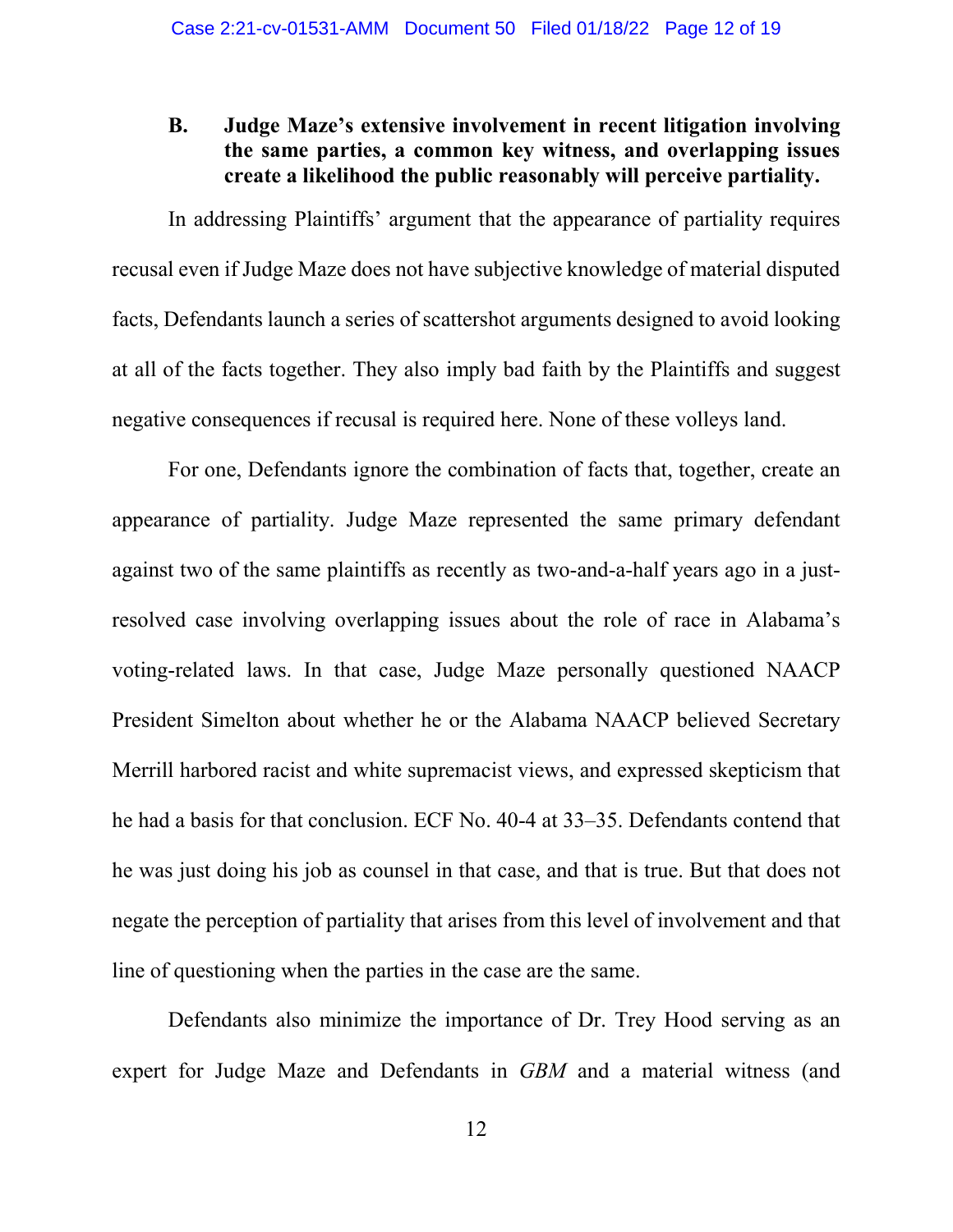potentially expert) as well here, arguing that Dr. Hood's credibility is not a material fact. Defs.' Opp. 14 n.5. Even if true, this does not undermine the *appearance* of partiality created by having a individual who recently retained and relied upon the testimony of an expert witness in defending his case now evaluate the expertise and credibility of that individual expert as an important witness in the present case. Federal courts have repeatedly questioned Dr. Hood's credibility as an expert. *See, e.g.*, *Ohio A. Philip Randolph Inst. v. Householder*, 373 F. Supp. 3d 978, 1049 (S.D. Ohio 2019) (three-judge court), *vacated on other grounds remanded,* 140 S. Ct. 101 (2019); *Ne. Ohio Coal. for the Homeless v. Husted*, No. 06-cv-896, 2016 WL 3166251, at \*23 (S.D. Ohio June 7, 2016); *Veasey v. Perry*, 71 F. Supp. 3d 627, 663 (S.D. Tex. 2014); *Florida v. United States*, 885 F.Supp.2d 299, 323–26 (D.D.C. 2012) (three-judge court). And so, the issue is certain to arise again here.

Defendants largely ignore or miss the point of the cases cited by Plaintiffs. Defendants attempt to dismiss *Preston v. United States*, 923 F.2d 731 (9th Cir. 1991) in a footnote. They argue that the problem there arose because "the judge *did not* abide by the two-year recusal-required rule in that case." Defs.' Opp. 19 n.6. But the Ninth Circuit stated that it saw "no need to delve into the precise nature of the previous relationship between Judge Letts and Latham & Watkins" and did not decide his recusal was required on that ground. *Preston*, 923 F.2d at 734 n.5. Rather, it held that his impartiality might reasonably be questioned because of a contractual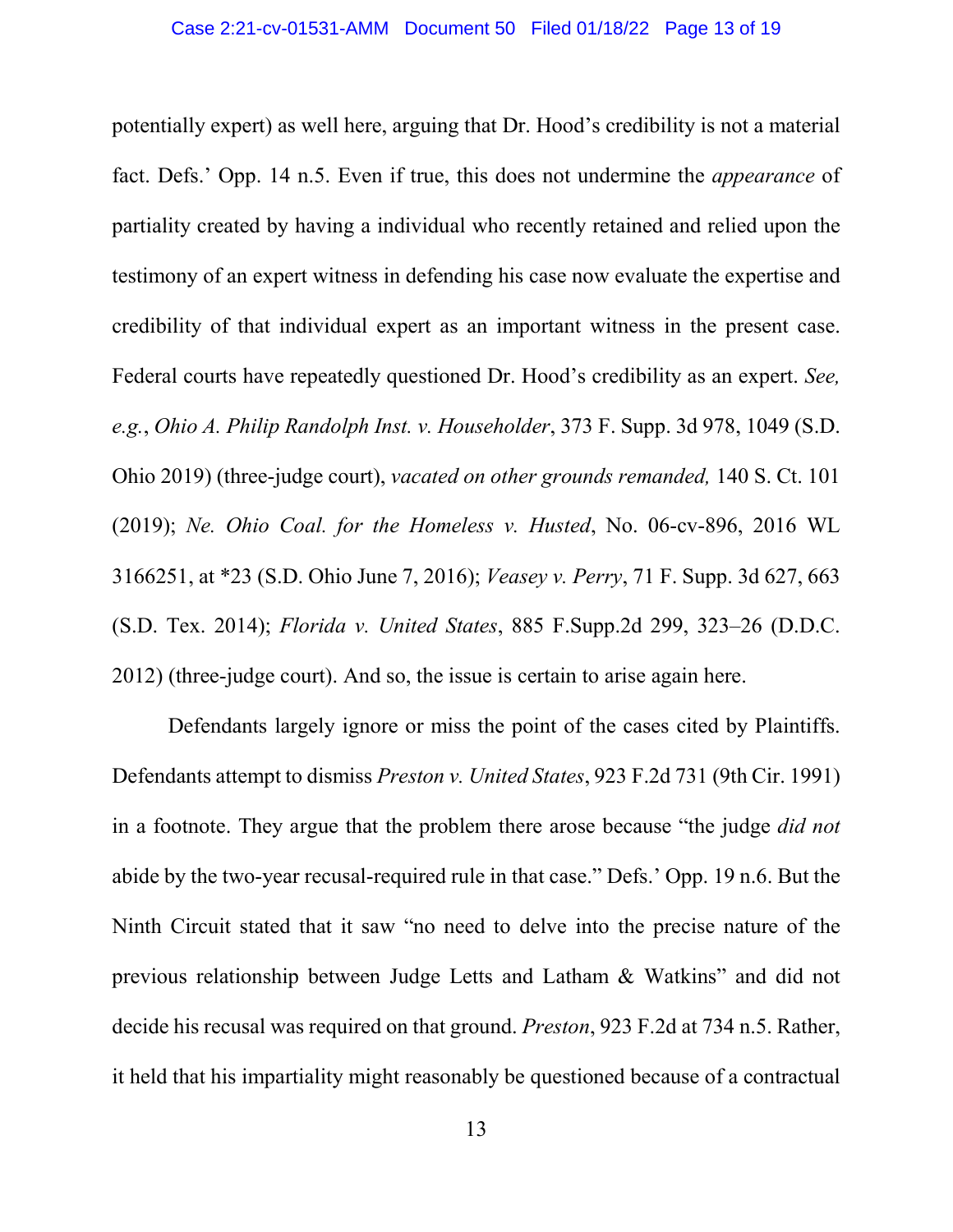clause that could make the clients of the judge's former law firm subject to an indemnification claim if the court had ruled against the government. *Id.* at 735. Thus, the basis of this appearance of partiality involved a non-party and a previous case in which the judge was never personally involved, as opposed to overlapping parties and Judge Maze's direct involvement in the litigation here.

Defendants also contend that the primary reason for disqualification in *Parker v. Connors Steel Co.*, 855 F.2d 1510 (11th Cir. 1988), was "that the judge created the appearance that he may not have been 'directly involved' in deciding the case and that decision making had instead been delegated to his conflicted law clerk." Defs.' Opp. 21. While the court did express concern about that delegation, the delegation alone did not create the basis for recusal under the statute but rather the law clerk's father working at the firm representing one of the parties. Defendants further argue that the issue in *Parker* was a current conflict, because the clerk's father was still a partner in one of the law firms representing a party, whereas here, Judge Maze has only a former conflict given that *GBM* has now resolved. But the statute provides no basis for this distinction. Rather, *Parker* required recusal under the appearance of impropriety based on the judge's law clerk having a father who worked for a law firm involved in this case (even though the clerk's father was not personally involved). In this case, Judge Maze has a greater degree of connection,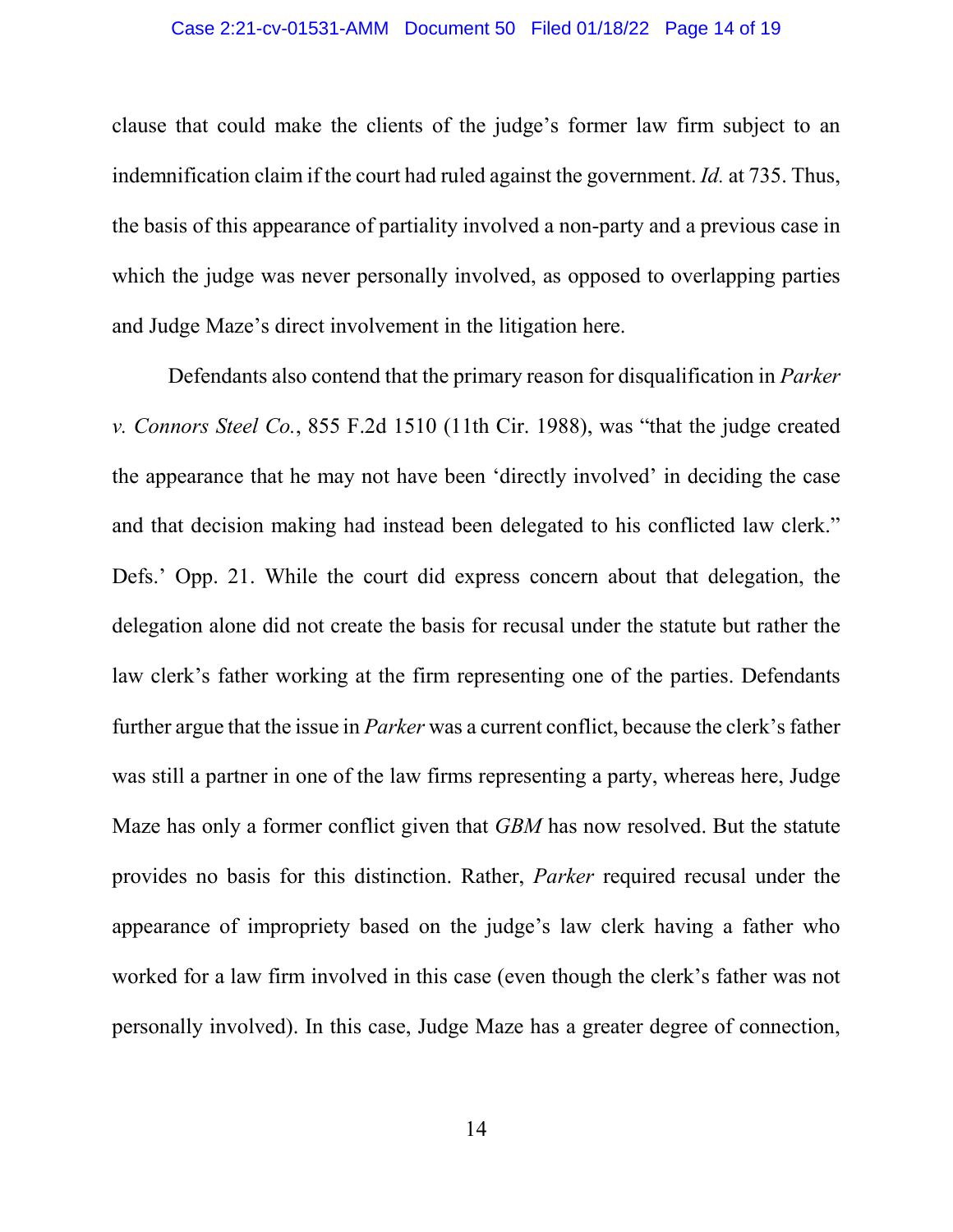### Case 2:21-cv-01531-AMM Document 50 Filed 01/18/22 Page 15 of 19

having served as counsel to a party in this case and as opposing counsel to two other parties also present here in a case involving overlapping material facts and issues.

Finally, Defendants argue against recusal by implying that Plaintiffs are attempting to use a heckler's veto and that requiring recusal would have far-reaching consequences for other cases. As to the former, Defendants imply that by seeking the recusal of Judge Maze, but not of Chief Judge Pryor who selected the panel, Plaintiffs' inconsistency shows signs of selectively trying to strike unfavorable jurists despite both having served with the Alabama Attorney General's office. Defs.' Opp. 22. But Plaintiffs have not been selective. Judge Newsom and Judge Manasco both also spent varying degrees of time either working or interning for the Alabama Attorney General's Office. Plaintiffs have not sought the recusal of Judge Manasco, Judge Newsom, or Chief Judge Pryor because none of those judges ever played any role in the *GBM* litigation or otherwise obtained knowledge of any relevant facts likely to be at issue here.

Defendants also imply that outside of a two-year window, requiring recusal for former government lawyers will have negative downstream effects. Defs.' Opp. 18–20. Yet just because Judge Maze now is a few months outside of this two-year window of recusing from *all* cases involving his former colleagues does not mean that recusal will *never* be required based on his prior employment. While Defendants cite the involvement of the Alabama NAACP and GBM in several civil rights cases,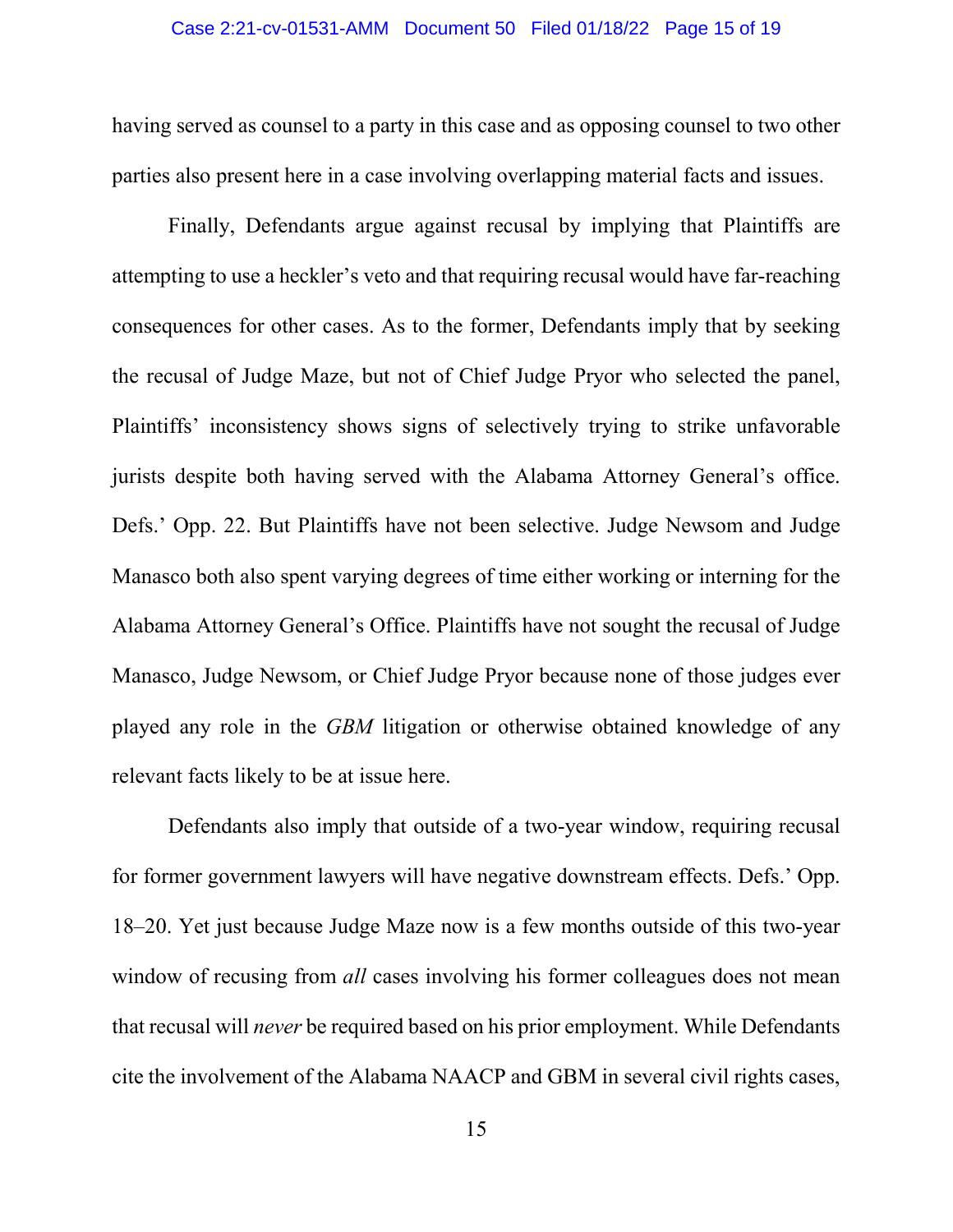#### Case 2:21-cv-01531-AMM Document 50 Filed 01/18/22 Page 16 of 19

Judge Maze will not necessarily need to recuse in other cases involving those parties. The specific facts here require a different conclusion due to the combination of the same set of plaintiffs and defendants, overlapping material issues and facts, and Judge Maze's personal and extensive involvement in the prior litigation. For example, Plaintiffs do not seek Judge Maze's recusal because he worked at the Alabama Attorney General's Office when they defended the prior state legislative racial gerrymandering case, *Alabama Legislative Black Caucus v. Alabama*, because he did not personally work on that case. His direct involvement in *GBM* is what requires a different conclusion.

### **CONCLUSION**

Defendants have failed to engage with the heart of Plaintiffs' authorities and facts showing that recusal is required and have certainly not rebutted them. The Court should require Judge Maze's recusal from this matter.

DATED this 18th day of January 2021.

Respectfully submitted,

/s/ *Sidney Jackson* Sidney Jackson (ASB-1462-K40W) Nicki Lawsen (ASB-2602-C00K) WIGGINS, CHILDS, PANTAZIS, FISHER & GOLDFARB 301 19th Street North Birmingham, AL 35203 (205) 314-0500 sjackson@wigginschilds.com

*/s/ Davin M. Rosborough* Davin M. Rosborough\* Julie A. Ebenstein\* AMERICAN CIVIL LIBERTIES UNION FOUNDATION 125 Broad St. New York, NY 10004 (212) 549-2500 drosborough@aclu.org jebenstein@aclu.org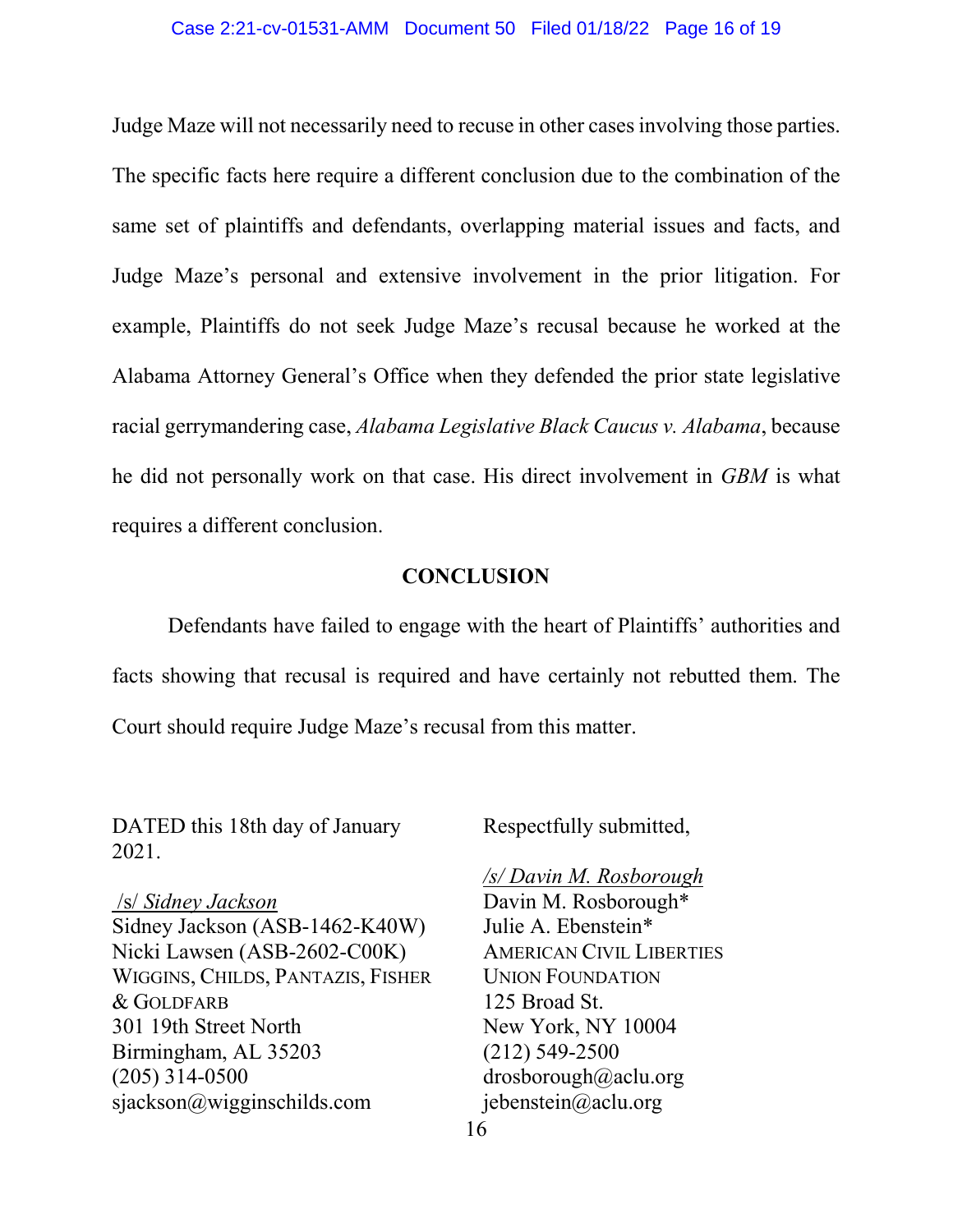nlawsen@wigginschilds.com

Deuel Ross\* NAACP LEGAL DEFENSE & EDUCATIONAL FUND, INC. 700 14th Street N.W. Ste. 600 Washington, DC 20005 (202) 682-1300 dross@naacpldf.org

Leah Aden\* Stuart Naifeh\* Kathryn Sadasivan^ (ASB-517-E48T) NAACP LEGAL DEFENSE & EDUCATIONAL FUND, INC. 40 Rector Street, 5th Floor New York, NY 10006 (212) 965-2200 laden@naacpldf.org [snaifeh@naacpldf.org](mailto:snaifeh@naacpldf.org) [ksadasivan@naacpldf.org](mailto:ksadasivan@naacpldf.org)

Jessica L. Ellsworth\* Shelita M. Stewart\* HOGAN LOVELLS US LLP 555 Thirteenth Street, NW Washington, DC 20004 (202) 637-5600 jessica.ellsworth@hoganlovells.com shelita.stewart@hoganlovells.com

David Dunn\* HOGAN LOVELLS US LLP 390 Madison Avenue New York, NY 10017 (212) 918-3000 david.dunn@hoganlovells.com LaTisha Gotell Faulks (ASB-1279-I63J) Kaitlin Welborn\* AMERICAN CIVIL LIBERTIES UNION OF ALABAMA P.O. Box 6179 Montgomery, AL 36106-0179 (334) 265-2754 tgfaulks@aclualabama.org kwelborn@aclualabama.org

Caren E. Short (ASB-0646-P48N) Jack Genberg\* Liza Weisberg\* SOUTHERN POVERTY LAW CENTER PO Box 1287 Decatur, GA 30031 (404) 521-6700 caren.short@splcenter.org jack.genberg@splcenter.org liza.weisberg@splcenter.org

Michael Turrill\* Harmony R. Gbe\* HOGAN LOVELLS US LLP 1999 Avenue of the Stars Suite 1400 Los Angeles, CA 90067 (310) 785-4600 michael.turrill@hoganlovells.com harmony.gbe@hoganlovells.com

Blayne R. Thompson\* HOGAN LOVELLS US LLP 609 Main St., Suite 4200 Houston, TX 77002 (713) 632-1400 blayne.thompson@hoganlovells.com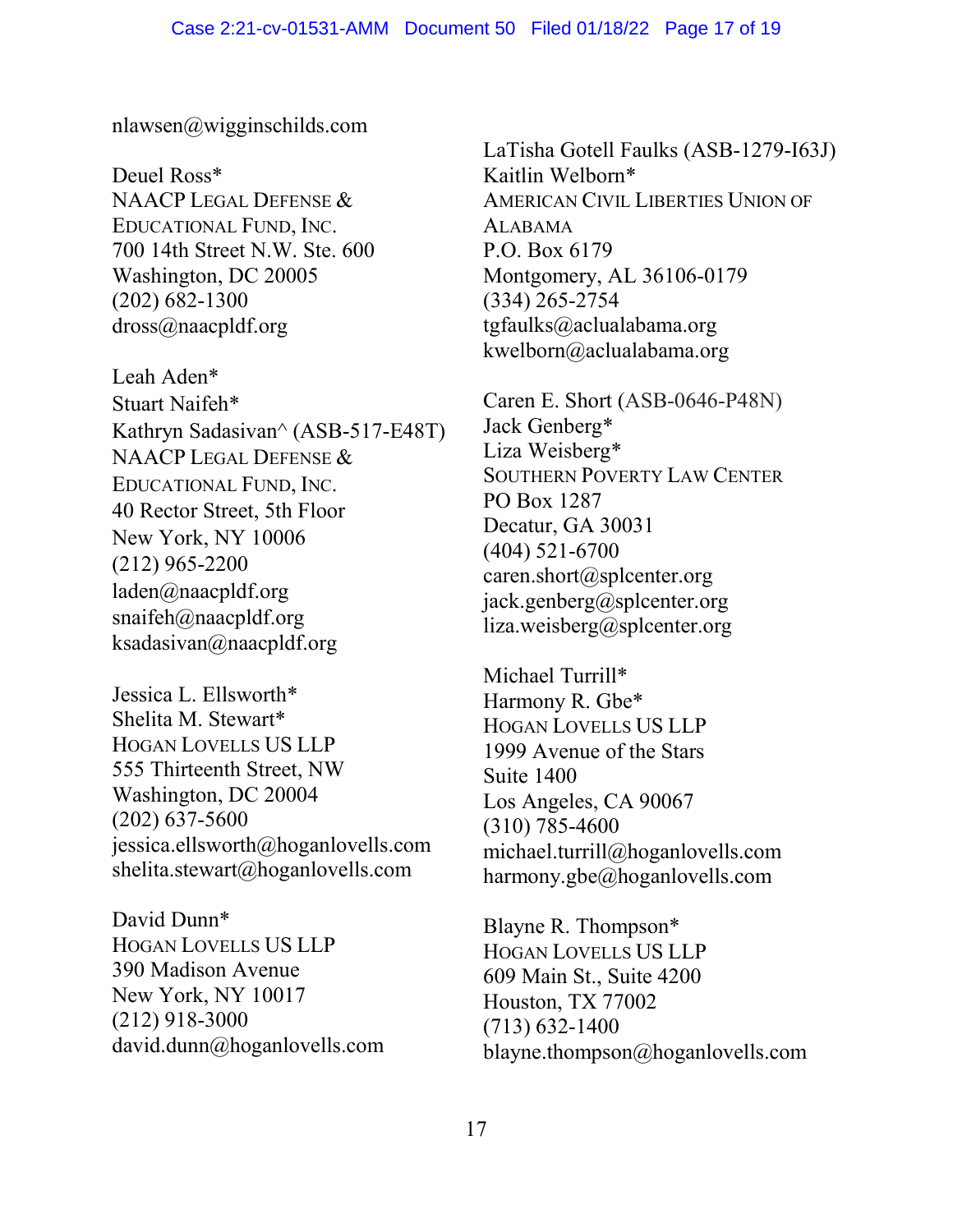### *Attorneys for Plaintiffs*

Janette McCarthy Wallace\*\* Anthony Ashton\*\* Anna-Kathryn Barnes\*\* NATIONAL ASSOCIATION FOR THE ADVANCEMENT OF COLORED PEOPLE (NAACP) 4805 Mount Hope Drive Baltimore, MD 21215 (410) 580-5777 jlouard@naacpnet.org aashton@naacpnet.org abarnes@naacpnet.org

*Attorneys for Plaintiff Alabama State Conference of the NAACP*

> \* Admitted *pro hac vice* \*\* Motion for admission *pro hac vice* pending or to be filed ^Request for admission to the Northern District of Alabama forthcoming